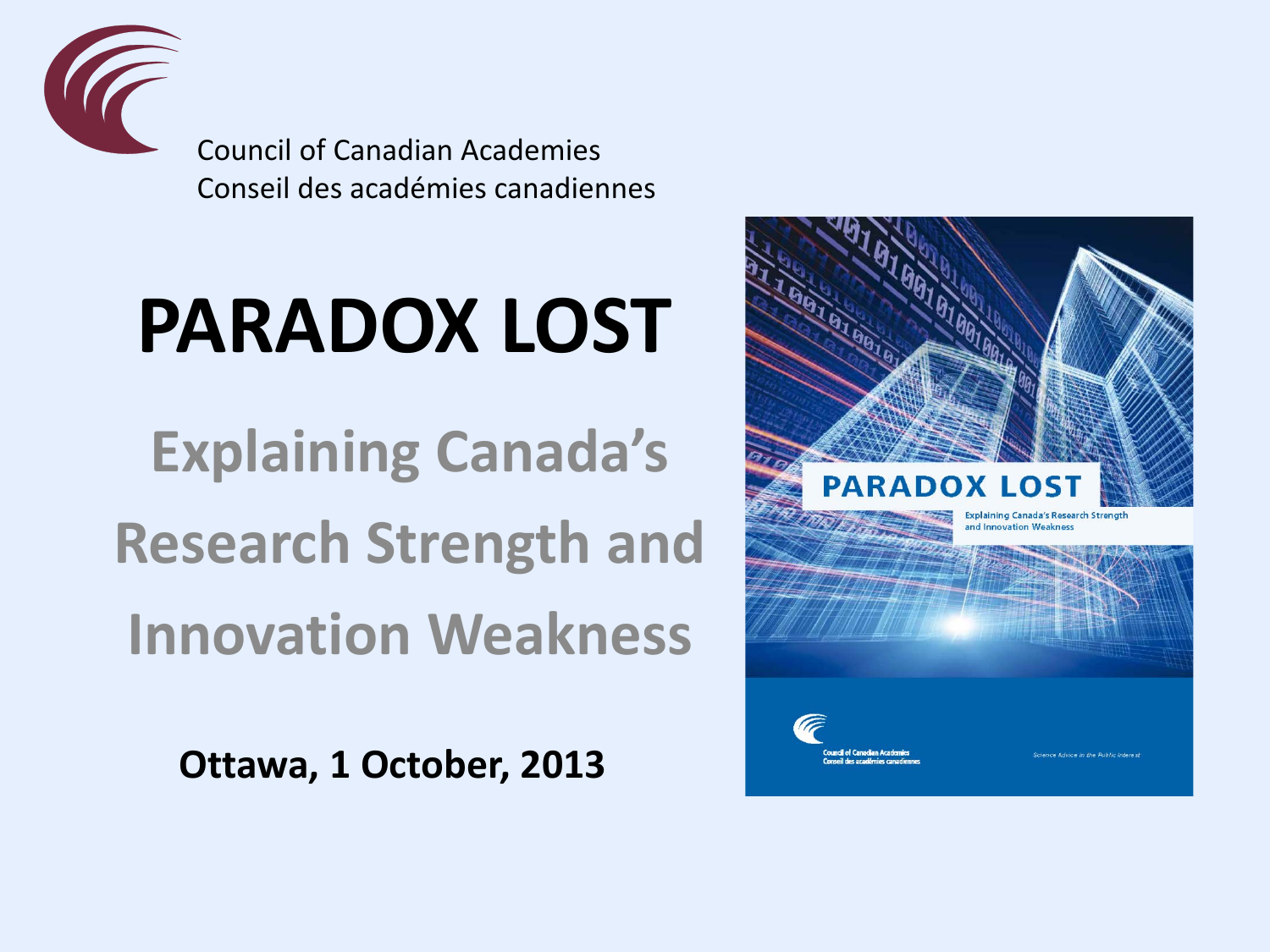#### **SYNTHESIS: SEVEN COUNCIL ASSESSMENTS**

 *www.scienceadvice.ca*

**The State of S&T in Canada (2006)**

**Innovation and Business Strategy: Why Canada Falls Short (2009)**

**Catalyzing Canada's Digital Economy (2010)**

**Informing Research Choices: Indicators and Judgment (2012)**

**The State of S&T in Canada, 2012** 

**Innovation Impacts: Measurement and Assessment (2013)**

**The State of Industrial R&D (2013)**

 **EVIDENCE-BASED AND POLICY-RELEVANT…NOT POLICY-PRESCRIPTIVE**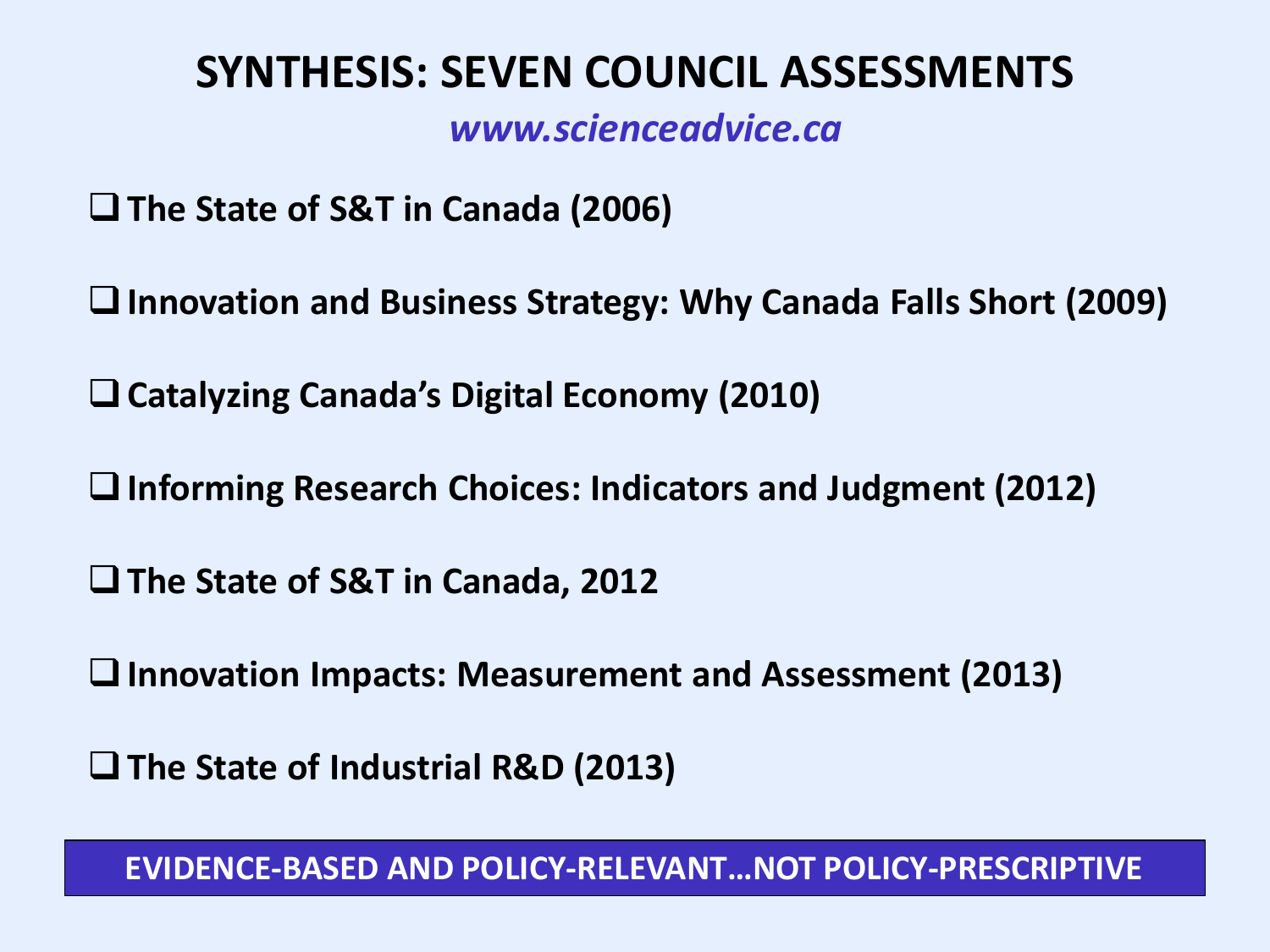### **TWO PRINCIPAL CONCLUSIONS**

 **Canadian academic research, overall, is strong and well-regarded internationally** 

 **Canadian business innovation is weak by international standards and is the primary cause of our weak productivity growth**

 **NO SURPRISE…BUT GREATER ANALYTICAL DEPTH IS REQUIRED**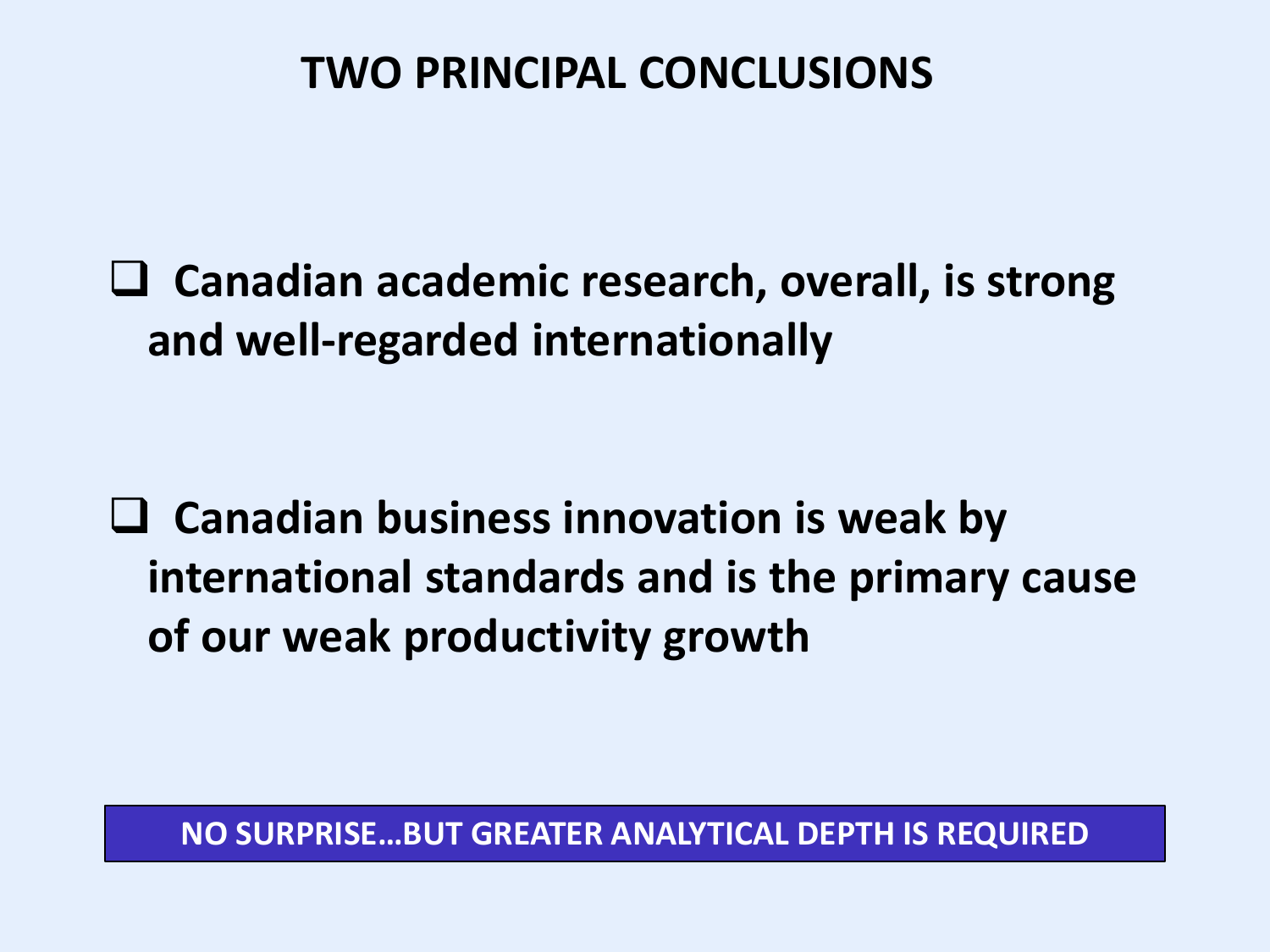### **THE CONCLUSIONS RAISE PARADOXES**

 **Why hasn't Canada's research strength yielded more business innovation?**

 **If innovation improves competitiveness, why aren't Canadian business strategies more focussed on innovation?**

 **Why has Canada prospered despite chronically weak business innovation?**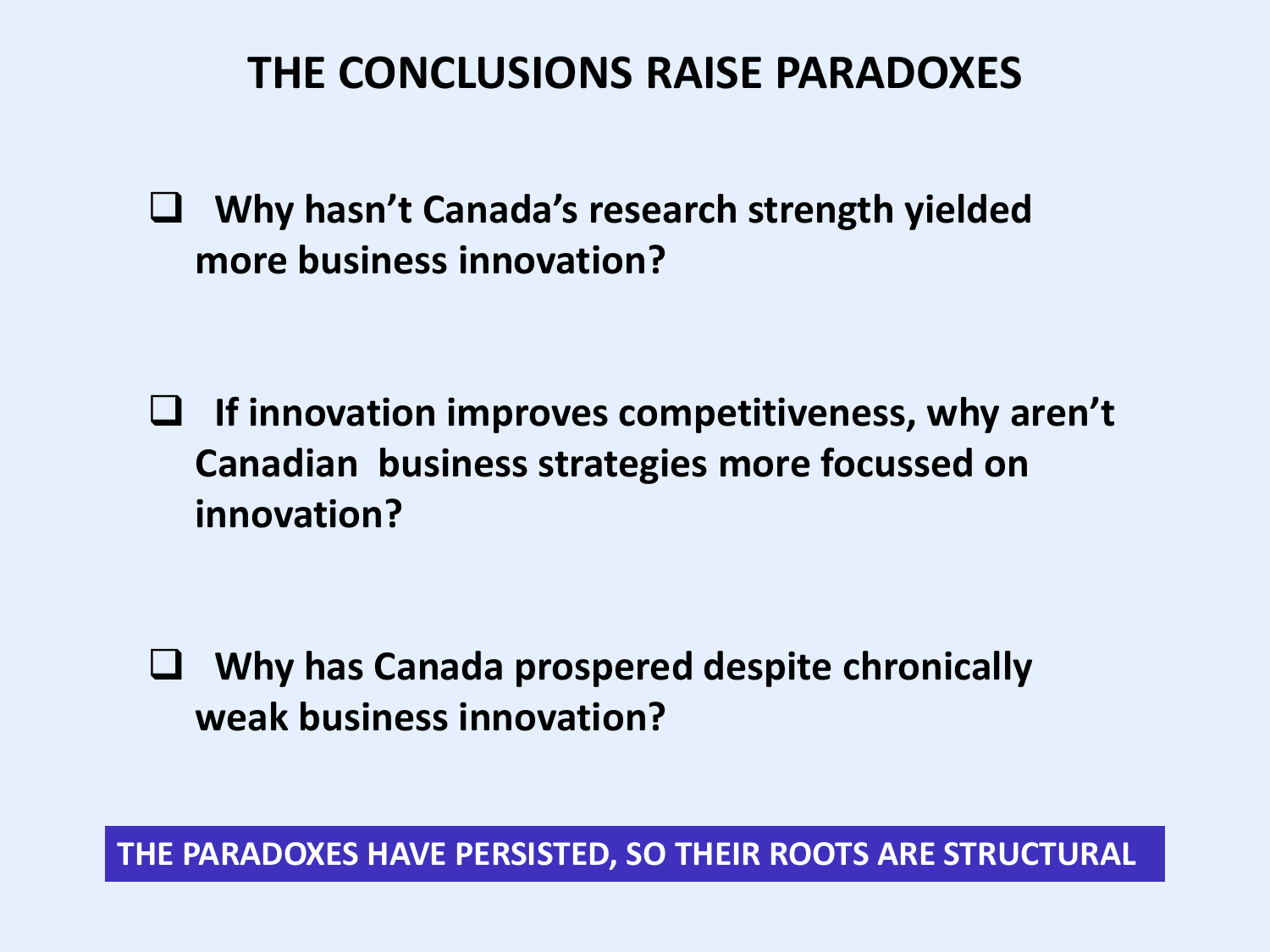### **ASSESSING ACADEMIC RESEARCH STRENGTH**

 **Why excellence in academic research matters**

 **Defining and measuring research strength**

**E** How does Canada stack up internationally?

 **A challenge to Canada's research community**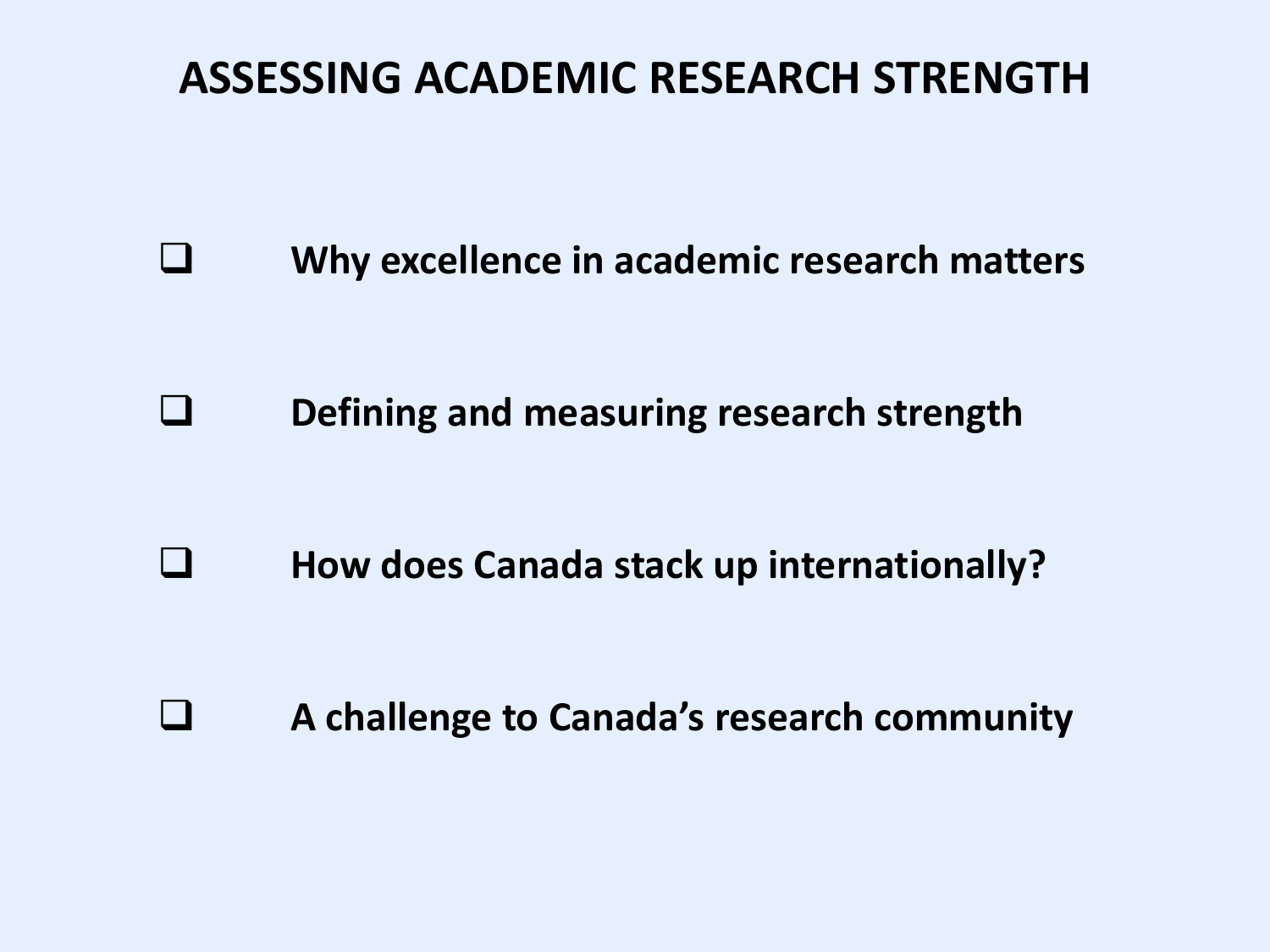# **WHY (ACADEMIC) RESEARCH EXCELLENCE MATTERS**

 **Essential to train the next generation at the leading edge**

 **"Price of admission" for access to the latest global knowledge pools and networks**

 **Enhances Canada's attractiveness for investment by knowledge-intensive businesses**

 **Sometimes leads** *directly* **to commercial spin-offs.**

 **NECESSARY FOR AN INNOVATIVE ECONOMY … BUT NOT SUFFICIENT**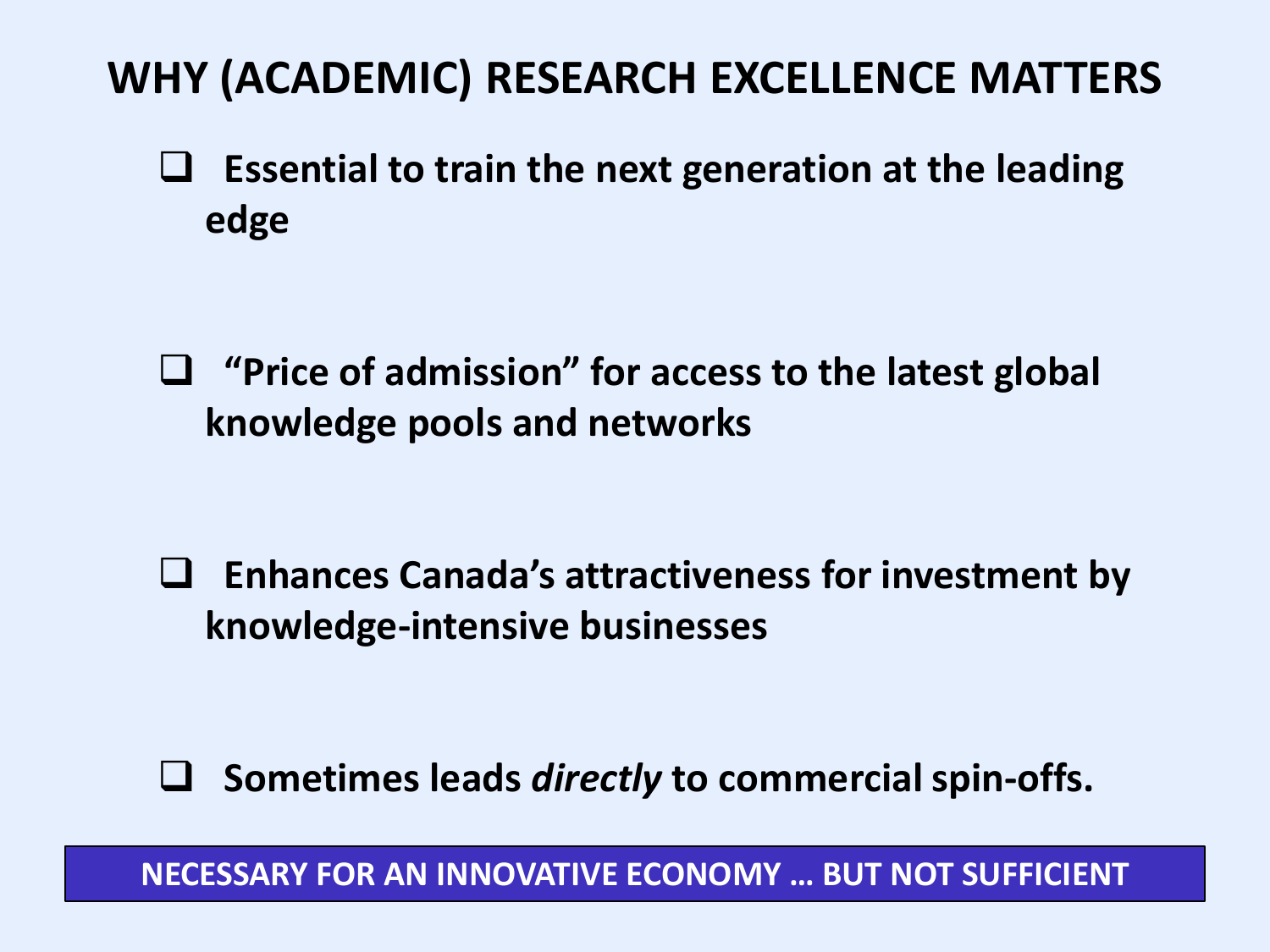# **ASSESSMENT OF CANADA'S RESEARCH STRENGTH**

#### **THREE DIMENSIONS OF STRENGTH**







### **20 Major Fields and 176 Sub-fields—for example:**

**Biology**

- Ecology, Marine biology, Zoology,…
- **Clinical Medicine**
	- Allergy, Cadiovascular, Immunology, Oncology, Pediatrics,…
- **Economics and Business**
	- Accounting, Econometrics, Industrial relations, …
- **Engineering**
	- Aerospace, Automotive, Biomedical, Environmental, Mining,…
- **Historical Studies**
	- Anthropology, Classics, History of Social Sciences,…

 **Bibliometrics** (Scopus Data-base) **International Experts**

(Survey Top 1% most cited)

 **Domestic Experts** (Selected survey)

 **THREE LENSES TO ASSESS STRENGTH**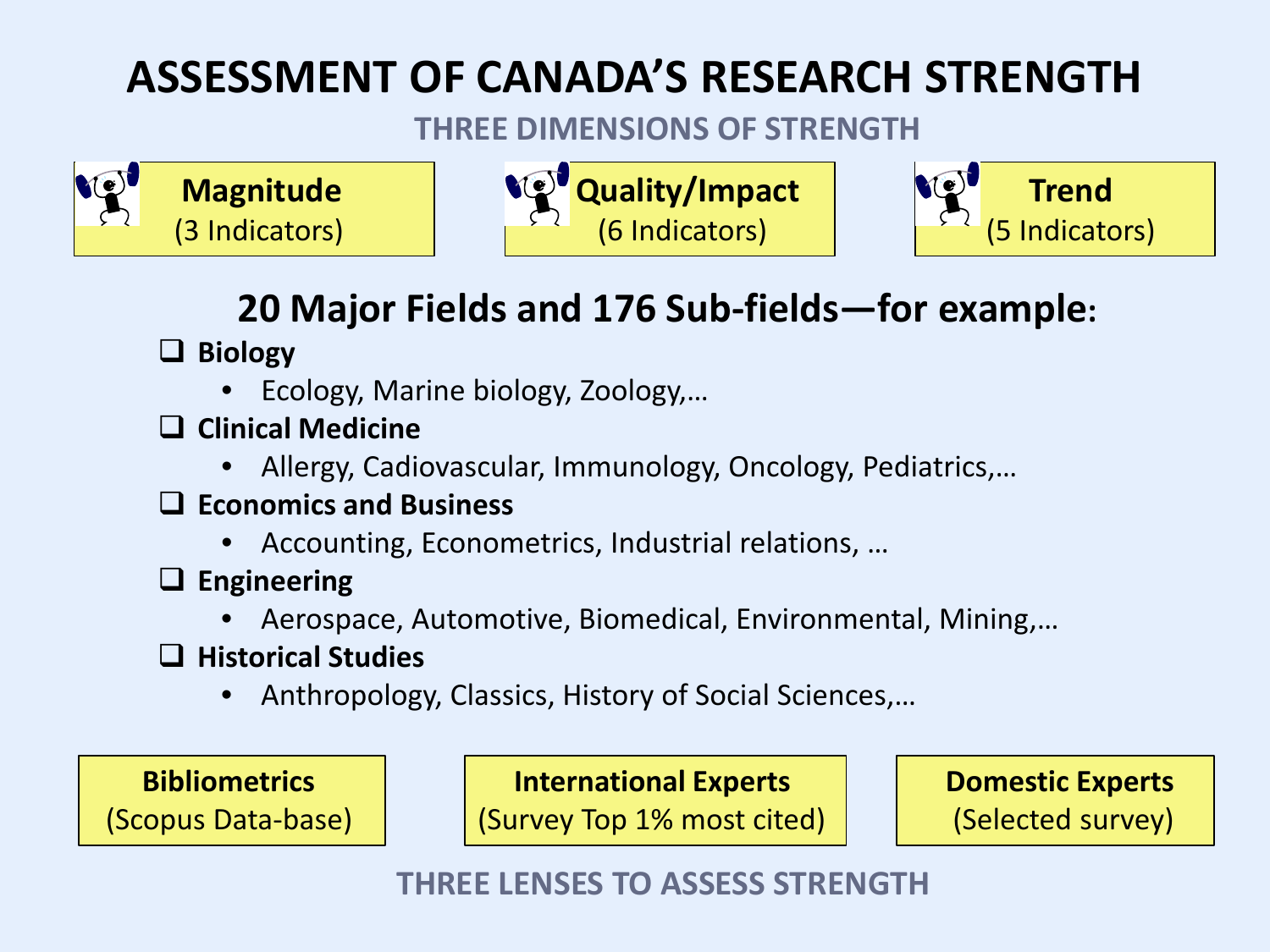### **HOW DOES CANADA STACK UP INTERNATIONALLY?**

| $\Box$ Total publications (2005-10)<br>$\Box$ World rank in number of publications<br>$\Box$ Share of global total | 395,000<br>7 <sup>th</sup><br>4.1% |                                   |      |
|--------------------------------------------------------------------------------------------------------------------|------------------------------------|-----------------------------------|------|
|                                                                                                                    |                                    |                                   |      |
|                                                                                                                    |                                    | $\Box$ Share of top 1% most cited | 4.7% |
| $\Box$ World rank in Average Relative Citation index (ARC)                                                         | 6 <sup>th</sup>                    |                                   |      |
| $\Box$ Percent of top-cited saying Canada is in top 5 in their field                                               | 37%                                |                                   |      |
|                                                                                                                    |                                    |                                   |      |
| $\Box$ Growth in number of publications (1999-2004 to 2005-10)                                                     | 60%                                |                                   |      |
| $\Box$ Proportion of (20) major fields in which ARC increased                                                      | 80%                                |                                   |      |
| $\Box$ % of domestic experts who think Canada is Gaining/Losing ground                                             | 15/50                              |                                   |      |

#### **HERD/GDP IS 1ST IN G-7 AND 7TH IN OECD … BUT RANK HAS FALLEN**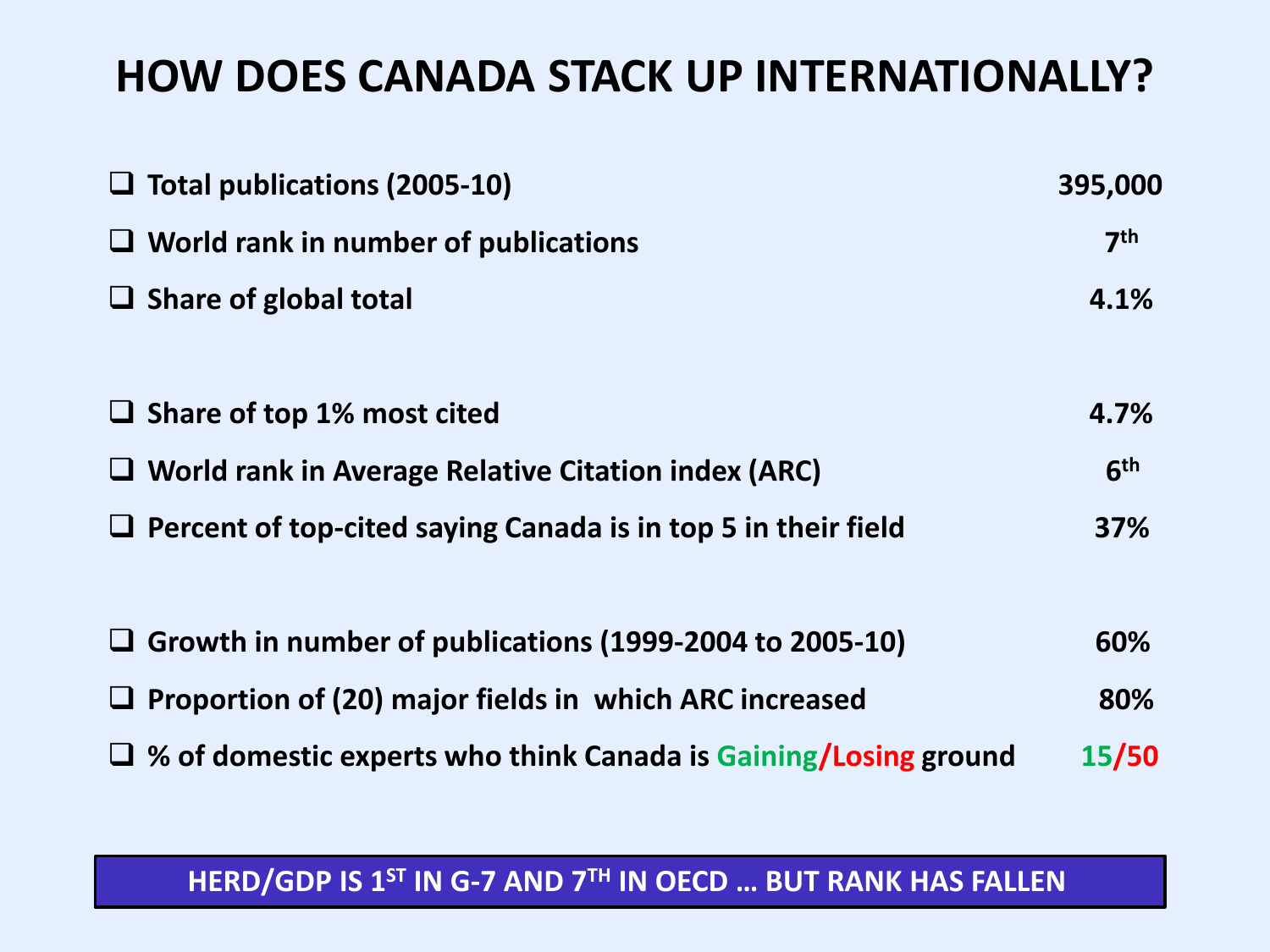# **A CHALLENGE TO CANADA'S RESEARCH COMMUNITY**

#### **Strength metrics vary across fields, e.g.**

#### **Share of world publications**

- High Psych. & Cognitive Sci. (7.6%)
- Low Chemistry (2.6%)

#### **Share of top 1% most-cited papers**

- High Public Health & Services (8.0%)
- Low Physics and Astronomy (2.6%)

#### **% international experts ranking Cda. in top 5**

- High Psych. & Cognitive Sci. (69%)
- Low Enabling & Strategic Techs. (17%)

#### **% Canadian experts rating Canada strong**

- High Ag., Fish, Forestry (78%)
- Low Chemistry (53%)

#### **Change in share of world publications**

- High Public Health & Services (0.78 pct pts)
- Low Ag., Fish, Forestry (-0.98 pct pts)

**Three questions for the expert communities in each field and sub-field:**

- **1. Are the assessments of strengths/weaknesses in your field broadly valid?**
- **2. If not, where is the methodology deficient and how might it be improved?**
- **3. Where the findings are valid, how can the strengths be sustained and the weaknesses ameliorated?**

**RANKINGS SHOULD INSPIRE CONSTRUCTIVE SELF EXAMINATION WITHIN DISCIPLINES**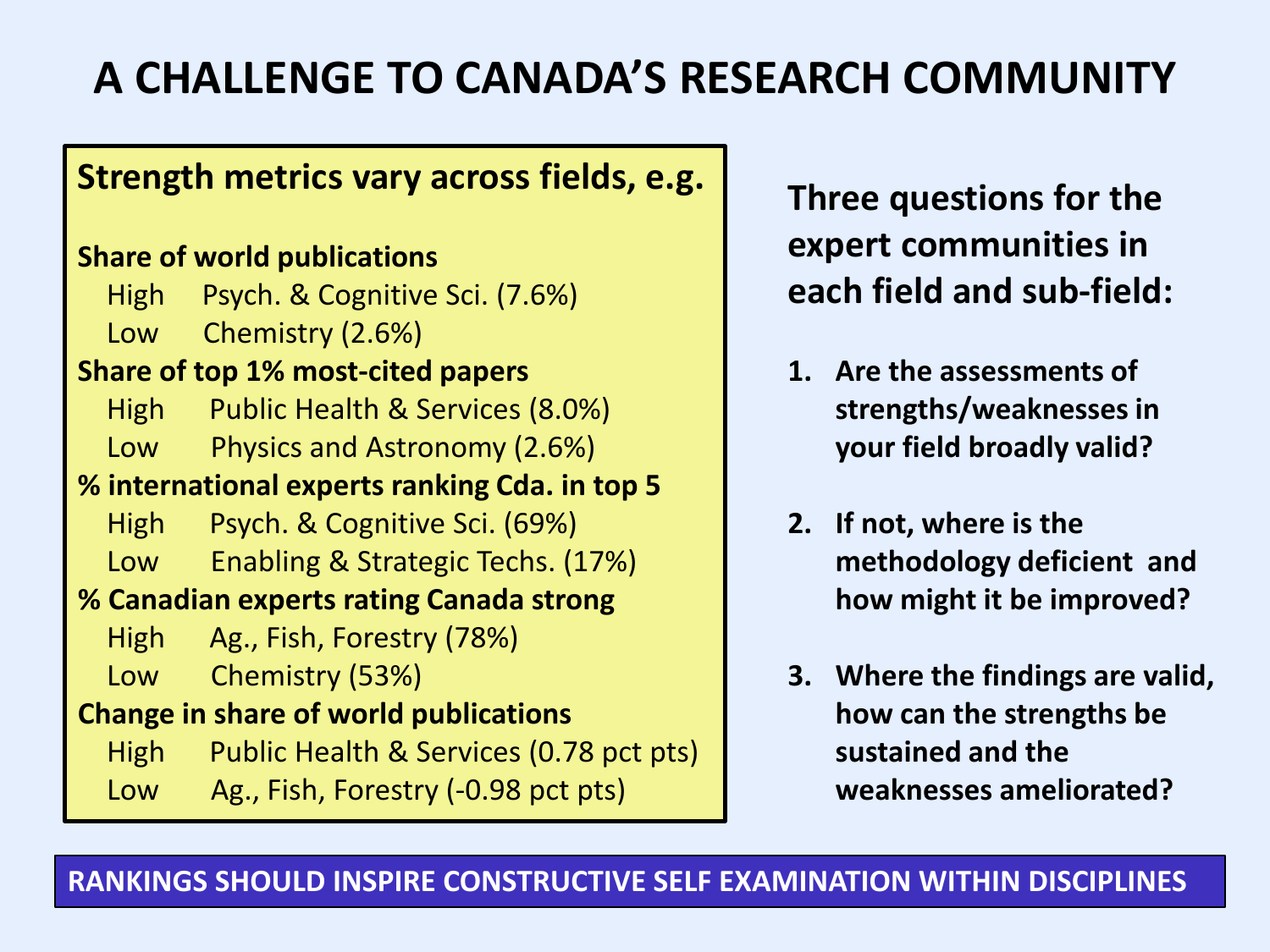### **"PARADOX LOST"**

**The evidence for Canada's weak business innovation --Productivity and R&D**

**Why strong research does not (necessarily) result in strong innovation**

**Why (most) Canadian business strategies have** *always* **been light on innovation**

**Why Canada has nevertheless prospered in its "low innovation equilibrium"**

**Summary and Conclusions**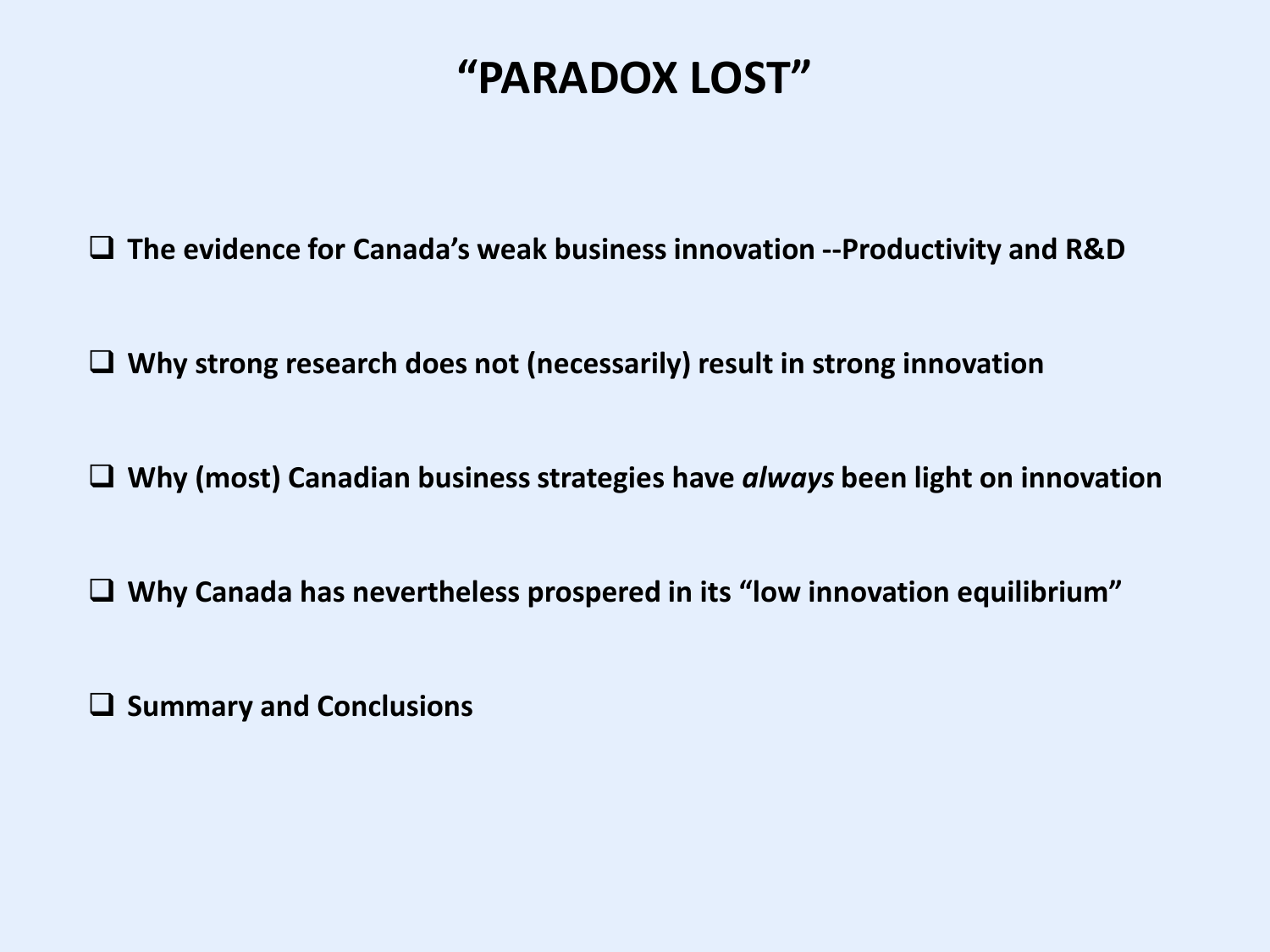### **ANALYZING CANADA'S BUSINESS PRODUCTIVITY GAP**



 **WEAK CANADIAN MFP (A PROXY FOR "DISEMBODIED" INNOVATION) LARGELY EXPLAINS THE PRODUCTIVITY GAP**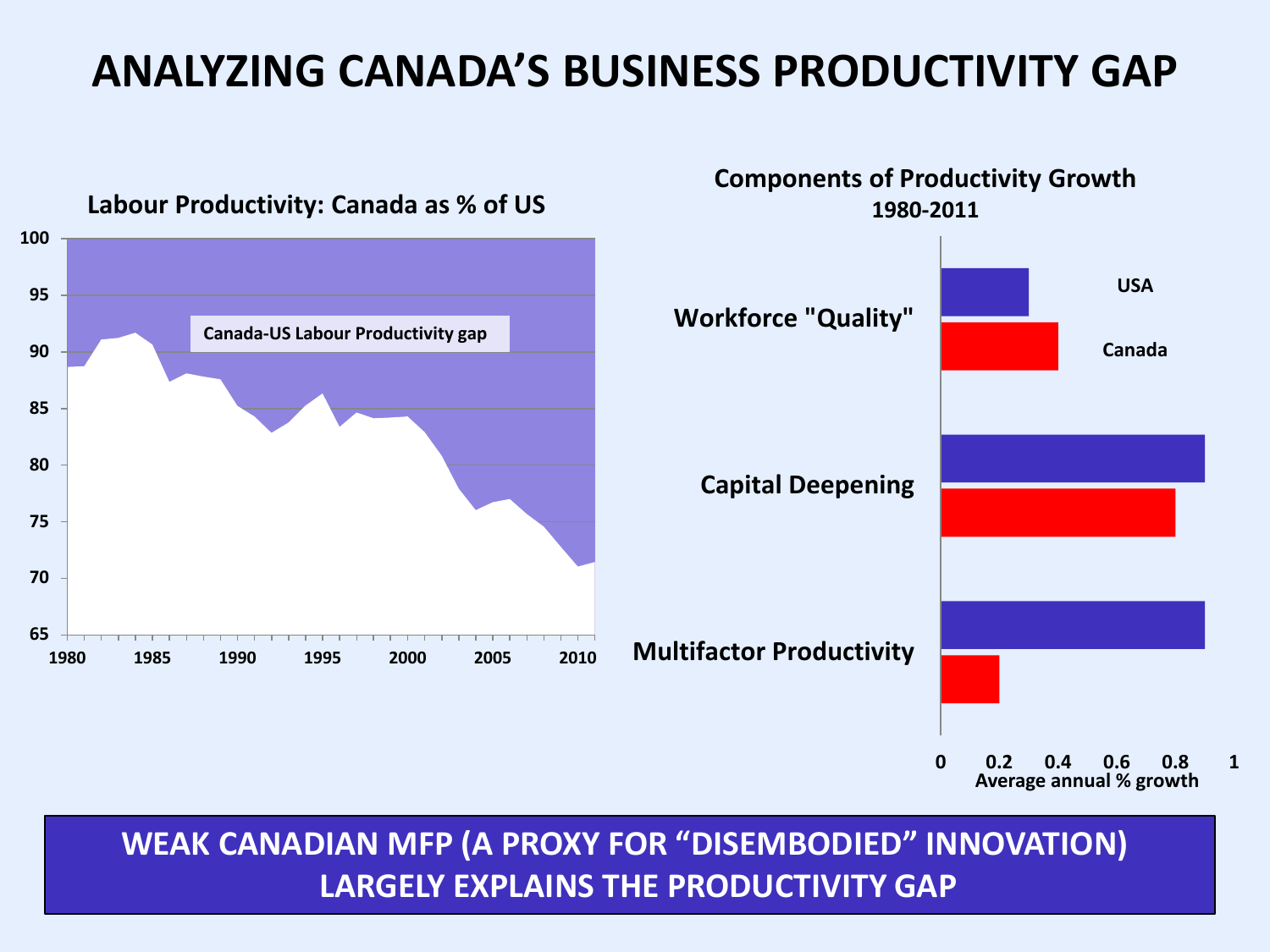### **EXPLAINING CANADA'S BUSINESS R&D "GAPS"**

#### **R&D is concentrated in Manufacturing and some (often related) services**

**BERD as Percent GDP**



 **CROSS-COUNTRY AND SECTOR ANALYSES ARE SUBJECT TO DATA INCONSISTENCIES**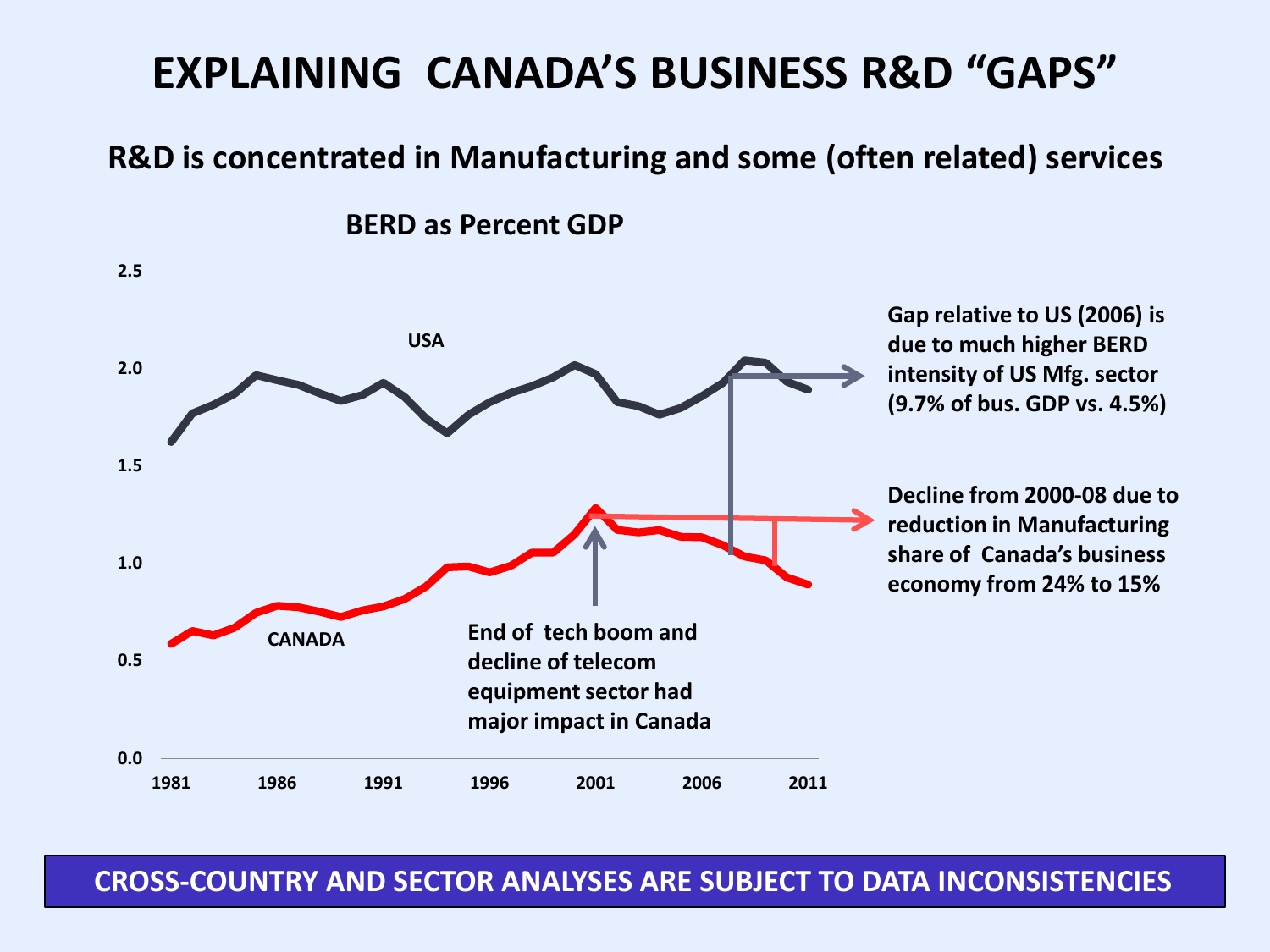### **STRONG RESEARCH DOESN'T GUARANTEE INNOVATION**

 **The "linear", research-push model of innovation rarely applies**



 **Policy has focussed on the supply-side but the problem is on the demand-side**



#### **Firm-centric Innovation Ecosystem Logic Map of the Business Innovation Process**



**LOGIC MAP OF THE BUSINESS INNOVATION PROCESS** 

 **FEW CANADIAN BUSINESS STRATEGIES EMPHASIZE RESEARCH-BASED INNOVATION**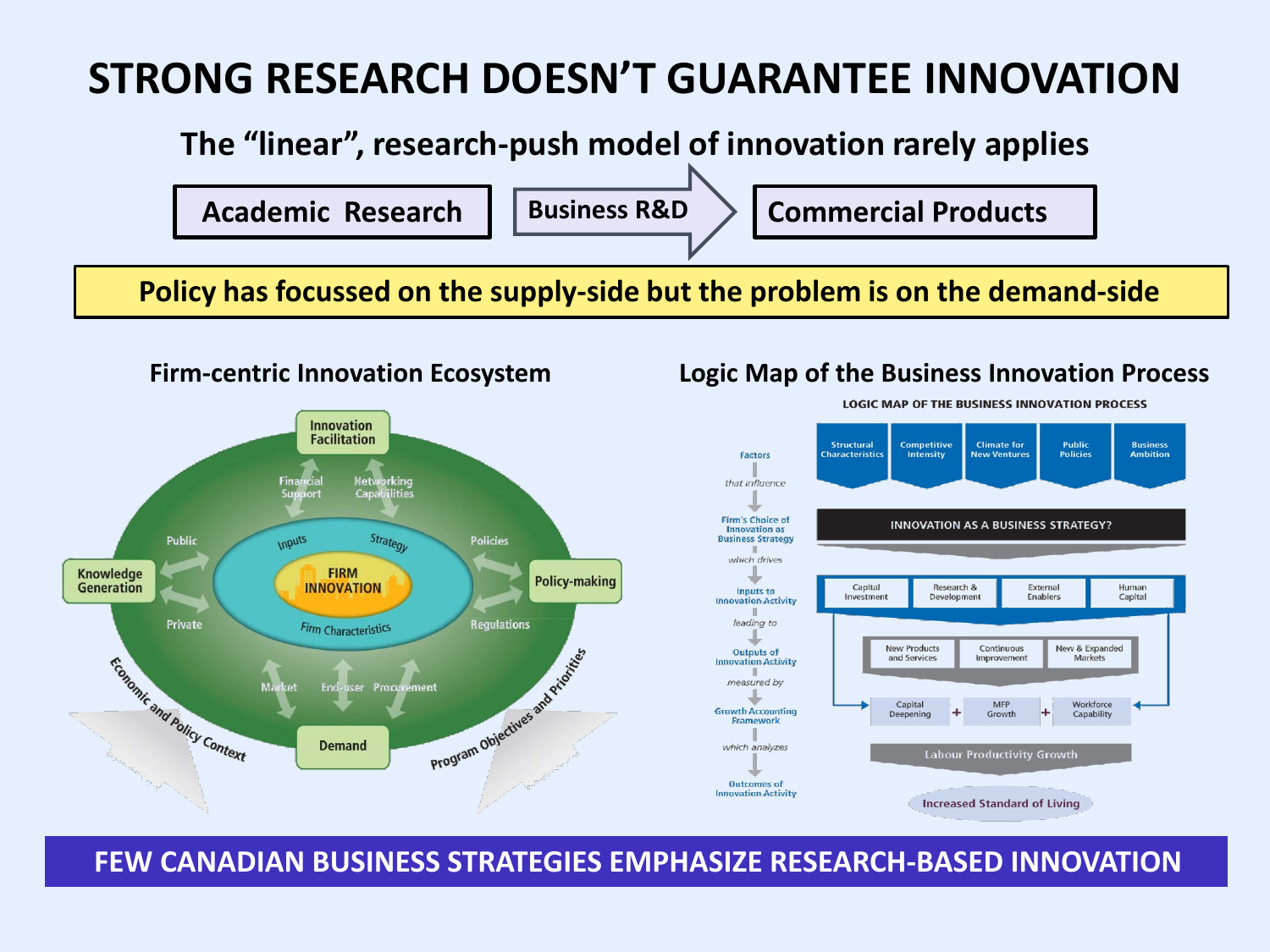#### **WHY BUSINESS STRATEGIES DO NOT FOCUS ON INNOVATION**



- **Canada has benefited from unique adjacency to the 20th century's technological and economic leader**
- **Canadian industry thus carved a profitable niche in integrated, U.S.-dominated value networks**

#### **Complementary Business Strategies**



#### **EASIER AND CHEAPER TO GET "INNOVATION" FROM THE U.S.**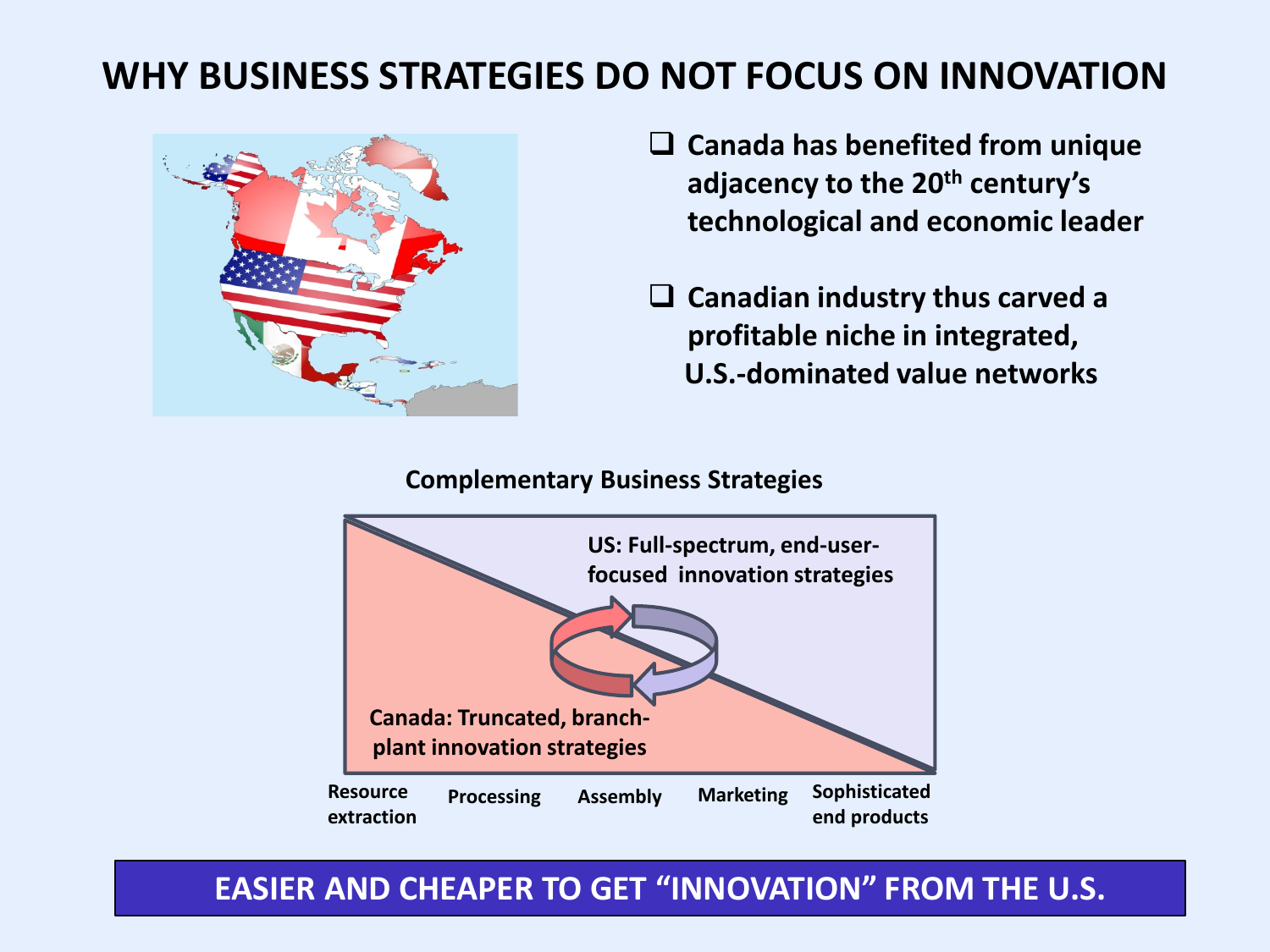### **A PROFITABLE LOW-INNOVATION EQUILIBRIUM**

 **From the Lamontagne Report on Science Policy (1970)**

*"Since 1916…the main objective of Canadian science policy has been to promote technological innovation in industry….Almost every decade since the 1920s has witnessed renewed attempts by successive Canadian governments to achieve it, but on the whole they have all failed"*

 **Canadian business has been as innovative as it has needed to be.**

- **Corporate profit margins, in aggregate, have long matched or exceeded those in the US … So where is the motivation to change?**
- **Strong job growth has offset the impact on per capita GDP of poor productivity, and a weak \$C made productivity growth less urgent**
- **As the \$C strengthened since 2002, putting heavy pressure on manufacturers, a commodity boom has mitigated the** *overall* **impact, despite regional strains**

#### **BUSINESS STRATEGY WILL NOT CHANGE UNLESS THE SUCCESS FACTORS CHANGE**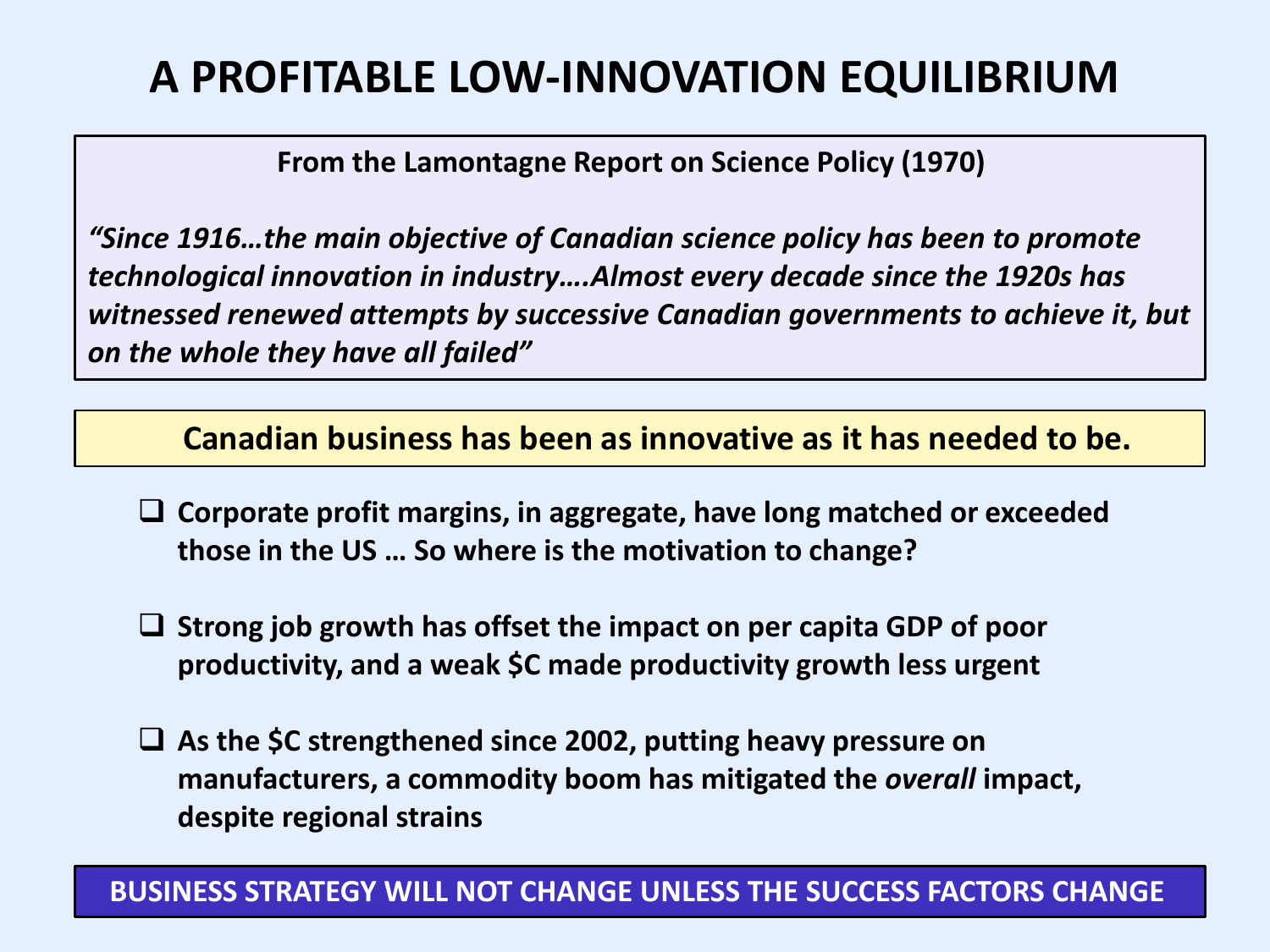### **PERSPECTIVE FROM V.O. MARQUEZ--1972**

**C.E.O. Northern Electric (forerunner of Nortel)**

**It is uncertain whether any incentive plan to stimulate the growth of domestic technology and innovation, or to make corporations expand aggressively into foreign markets, can achieve significant success when it is applied to companies in which the drive to do these things has not already been forced to emerge because of exposure to a real stimulus from the economic environment. What we seem to need in Canada are "small catastrophes". --***Business Quarterly 37(4); 1972*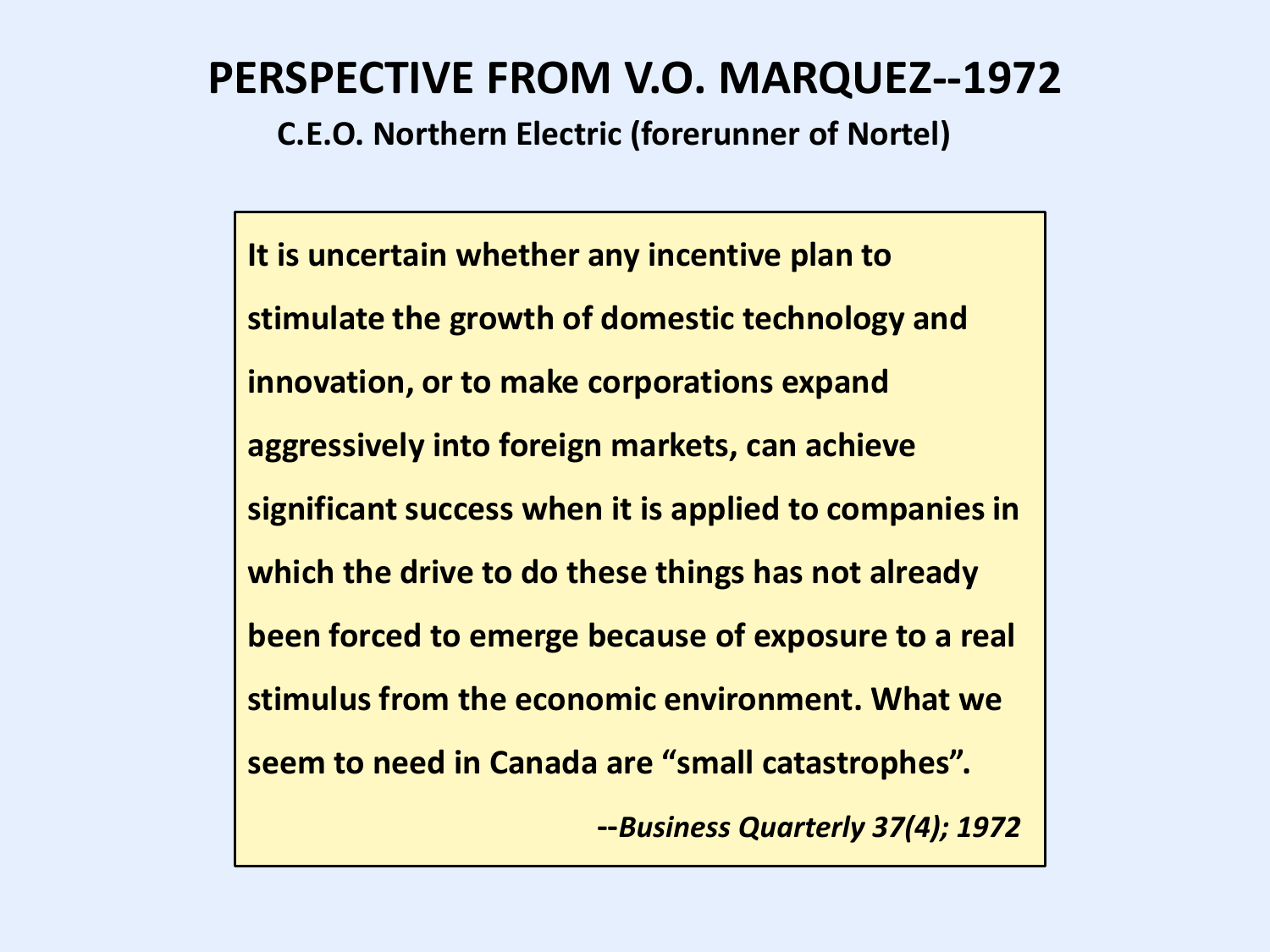### **DISRUPTING THE LOW-INNOVATION EQUILIBRIUM**



**BUT… SHOCKS ARE USUALLY NEEDED TO CHANGE ENTRENCHED BEHAVIOUR**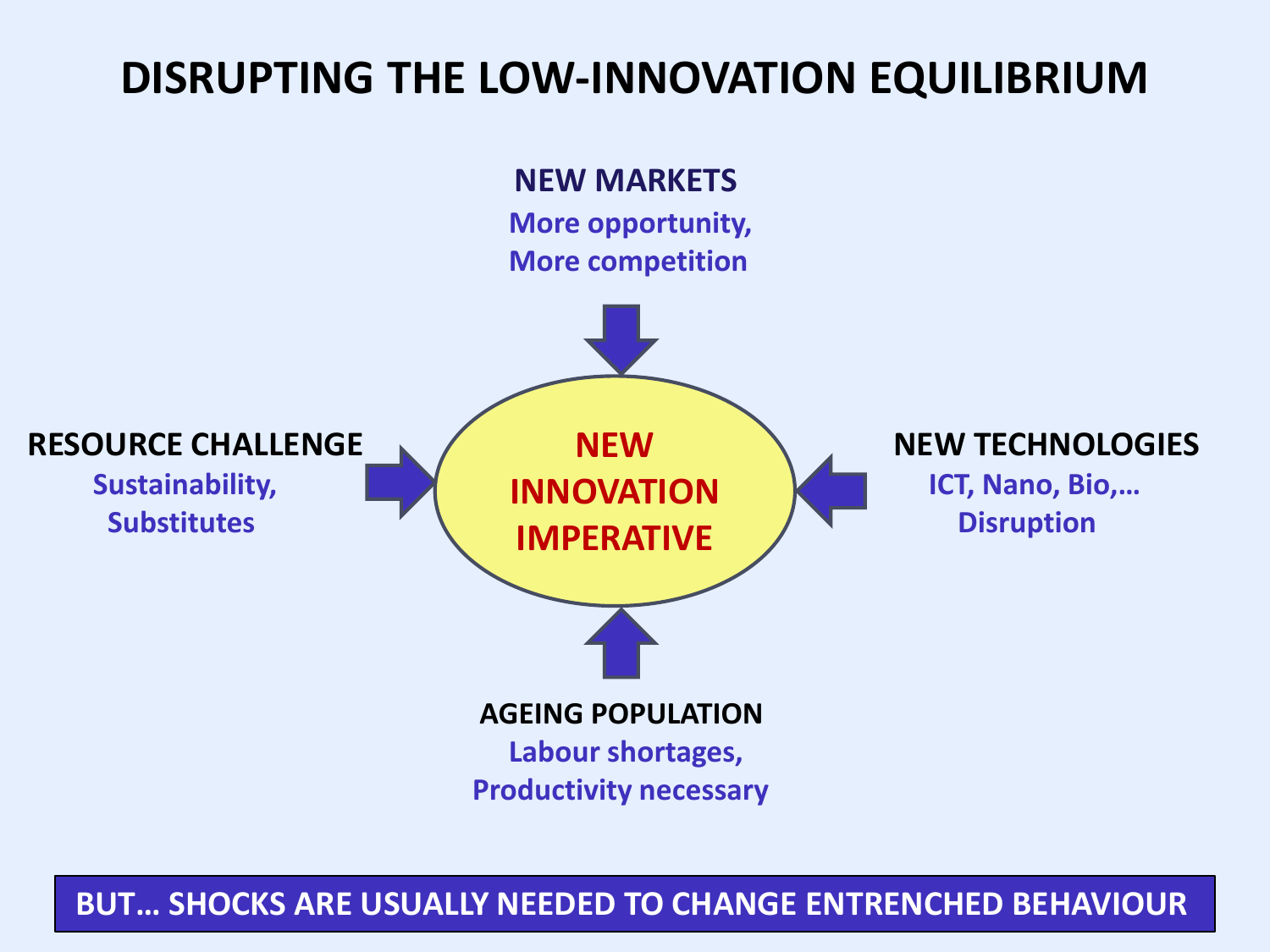### **SUMMARY AND CONCLUSIONS**

- **The business innovation "problem" in Canada has a pedigree as old as the country itself.**
- **History shows that Canadian business has profitably adapted to its low-innovation equilibrium and behaviour will not change unless competitive conditions change.**
- **Conditions are in fact changing in ways that require innovative responses from businesses to compete and survive.**
- **The objectives of public policy for innovation, and business motivation to become more innovative, should therefore finally be aligned, portending a more committed and fruitful engagement.**
- **In broad terms innovation policy should:**
	- **Address the innovation "ecosystem" from a firm-centered perspective**
	- **Place much greater emphasis on innovation** *demand-pull* **(e.g. competition, procurement, trade, regulatory standards)**
	- **Sustain Canada's research strengths which continue to be needed to support business innovation.**